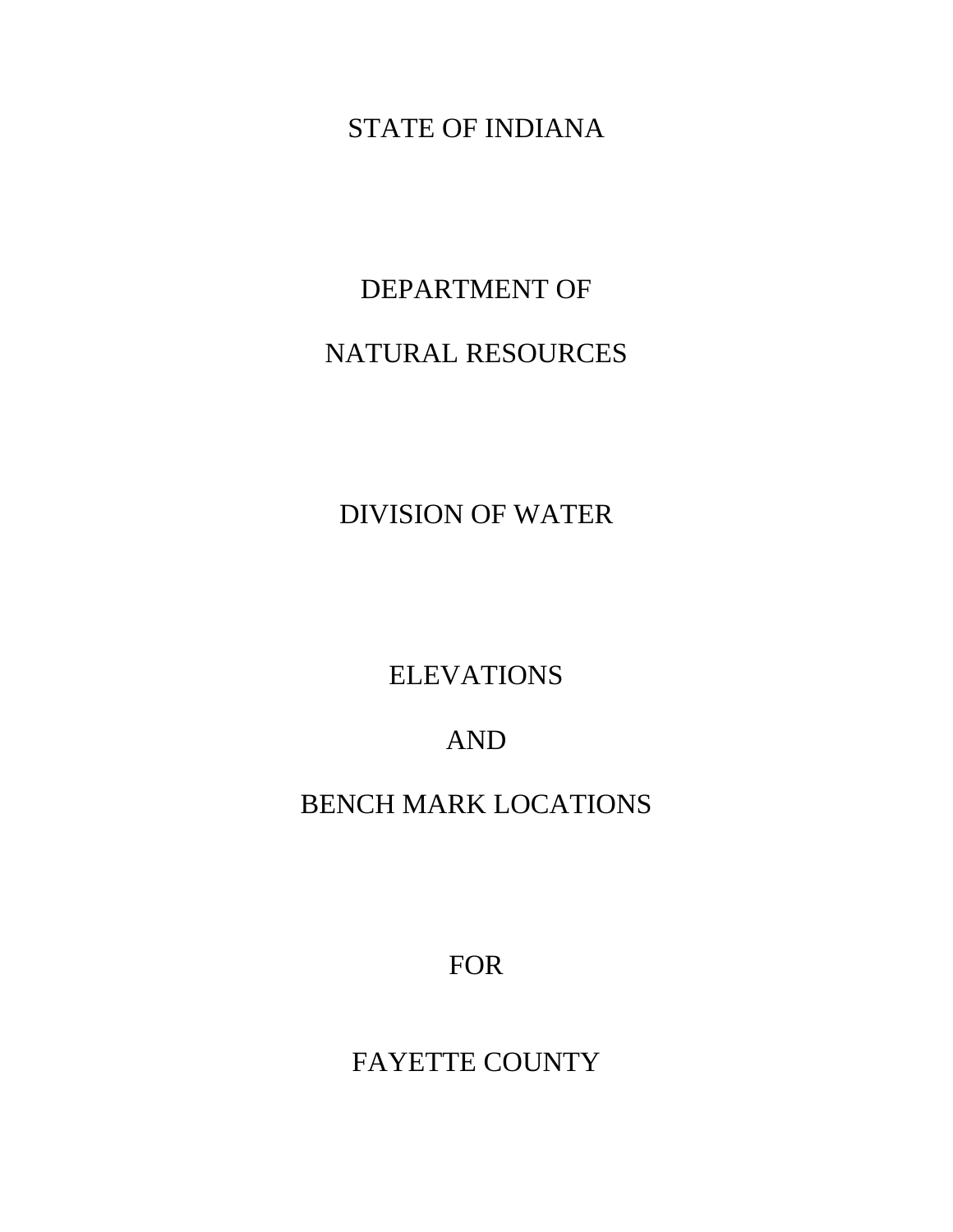### USC&GS BM E 261

In Fayette County, about 2.55 miles north along SR 121 from the main crossroads at Laurel, about 1.7 miles south of the post office at Alpine, about 0.5 mile north of a steel bridge over Garrison Creek and the Fayette/Franklin County line, at a right angle turn in the junction of a gravel road west, set in the top of the east end of the north head wall of an 8-foot concrete arch culvert under the east tangent of the highway and the prolonged center line of the road west, about 40 feet east of the prolonged center line of the south tangent and about 1 foot above the highway, a standard USC&GS bronze disk stamped, "E 261 1947". *Reported in Good Condition 1986* 759.936

## USC&GS BM D 261

In Fayette County, about 1.05 miles south along SR 121 from the post office at Alpine, at the southeast corner of the yard at J. W. Morehead's farm, 86.5 feet south of the southeast corner of the farm house, 51 feet northwest of the center line of the highway, 18 feet south of the center line of the driveway, 44.5 feet north of power pole # 549-794, 10 feet south of a fence corner, 11 feet north of a twin truncked locust tree, 2 feet east of a wire fence, 2 feet south of a white wooden witness post, about level with the highway and set in the top of a concrete post projecting 4 inches, a standard USC&GS bronze disk stamped, "D 261 1947". 836.540

## USGS BM K 7

In Fayette County, at Alpine, 61 feet northwest of the northwest general store and post office, 72 feet east of the center line of SR 121, 51.5 feet east of a fence corner post, 34 feet west of a power pole, 1 foot south of a wire fence, about level with the highway and set in the top of a concrete post projecting 6 inches, a standard USGS bronze disk stamped, "K 7 1928". 760.071

## USC&GS BM C 261

In Fayette County, about 1.1 miles north along SR 121 from the post office at Alpine about 1.1 miles south of the crossroads at Nulltown, at the crossing of the Cleveland, Cincinnati and St. Louis Railway, set in the top of the southeast end of the northeast concrete headwall of a 4-foot concrete pipe culvert under the highway, 14 feet northeast of the center line of the highway, a standard USC&GS bronze disk stamped, "C 261 1947". 765.005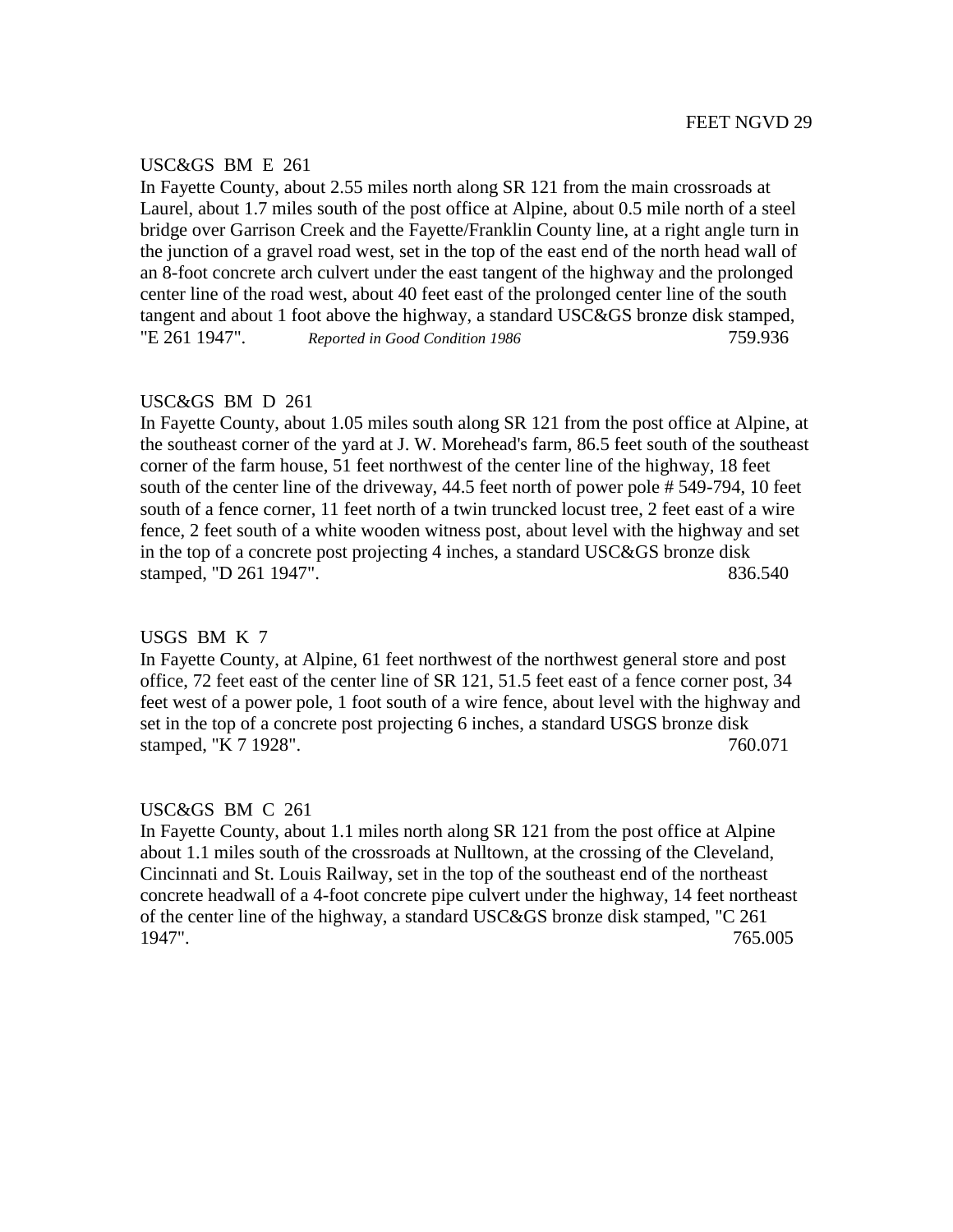### USGS BM K 6

In Fayette County, at Nulltown, 152 feet east of the center line of SR 121 on the east side of the Cleveland, Cincinnati, Chicago and St. Louis Railway tracks, 19.5 feet east of the east rail of the main track, 7 feet north of the northwest corner of a grain elevator, 3 feet south of the southwest corner of a small concrete building, 2 feet north of a white wooden witness post, about level with the track, set in the top of a concrete post projecting 6 inches, a standard USGS bronze disk stamped, "K 6 1928" 773.427

## USC&GS BM B 261

In Fayette County, about 0.3 mile north along SR 121 from the crossroads at Nulltown, at the Cleveland, Cincinnati, Chicago and St. Louis Railway bridge # 137, opposite a stone arch highway bridge, set in the top of the west end of the north abutment of the bridge, 83 feet east of the center line of the highway, 3.3 feet west of the west rail, about 3 feet lower than the highway and level with the tracks, a standard USC&GS bronze disk stamped, "B 261 1947". 774.050

## USC&GS BM A 261

In Fayette County, about 1.55 miles north along SR 121 from the crossroads at Nulltown, about 3.1 miles south of the Court House at Connersville, about 455 feet north of the north end of a steel bridge over Williams Creek, at a dim road leading east into the Woods, 23 feet east of the center line of the road, 135 feet north of the north end of the east concrete headwall of a culvert, 4 feet west of a power pole, 2 feet north of a white wooden witness post, about level with the highway and set in the top of a concrete post, projecting 6 inches, a standard USC&GS bronze disk stamped, "A 261 1947". 780.707

## USC&GS BM Z 260

In Fayette County, about 2.0 miles south along SR 121 from the Court House at Connersville, at the junction of a gravel road leading west, 20.5 feet west of the center line of the highway, 59 feet south of the center line of the road west, 43 feet southeast of the northeast corner of a small house, (formerly a service station), 3 feet south of a telephone pole and in line with the row of poles, 8.5 feet north of a mail box, about level with the highway and set in the top of a concrete post projecting 2 inches, a standard USC&GS bronze disk stamped, "Z 260 1947". 794.096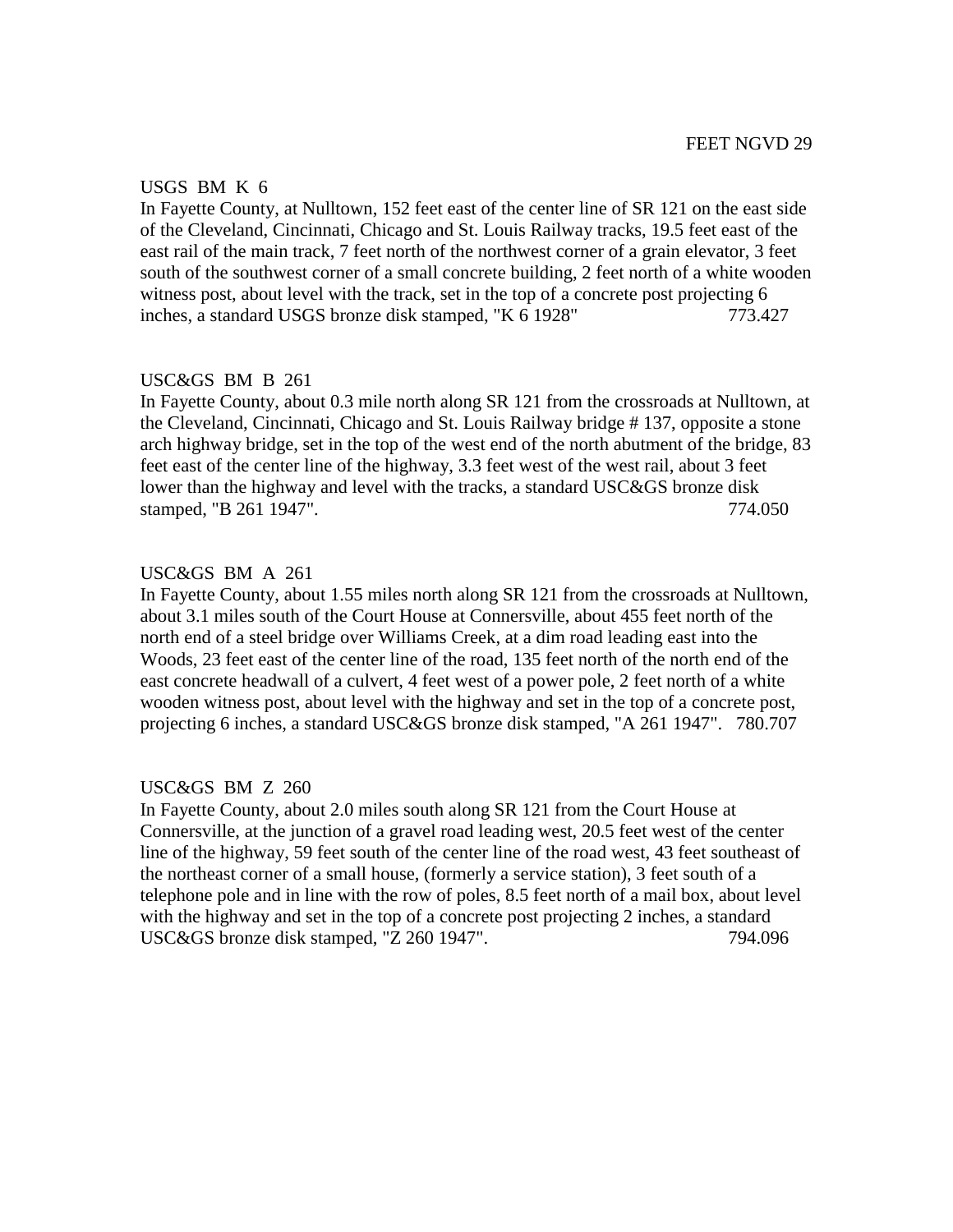## USC&GS BM Y 260

In Fayette County, about 1.05 miles south along SR 121 from the court house at Connersville, about 100 yards north of the driveway west to a farm house, set in the top of the northwest wingwall of a 20-foot concrete bridge over a sandy ditch, 14.5 feet west of the center line of the highway, about 1 foot below the roadway, a standard USC&GS bronze disk stamped, "Y 260 1947". 802.577

## USGS BM K 5

In Fayette County, at Connersville, at the intersection of Central Ave. and West 4th ST. in the southeast corner of the county court house lawn, 43.0 feet west of the west curb of Central Ave., 13.1 feet north of the north curb of West 4th St. about 1 foot higher than the street, a standard USGS bronze disk set in the top of a concrete post and stamped, "K 5 1928". 827.610

## BM FAY 1

In Fayette County, about 0.6 mile east along SR 44 from its intersection with Central Ave. in Connersville, at the junction of SR 1 south, on the multiple-arch concrete bridge over the West Fork Whitewater River, on the north sidewalk, 3 feet east of the west end of the north concrete handrail, 1 foot south of the handrail, 0.6 foot above the roadway, a standard IFC&WRC bronze bench mark tablet stamped, "FAY 1". 814.654 *RECOVERED JCS-MPG 12/17/93*

## TBM WFWW 2

In Fayette County, about 0.6 mile east along SR44 from its intersection with Central Ave. in Connersville, at the junction of SR 1 south, on the multiple-arch concrete bridge across the West Fork Whitewater River, on the southwest corner of the west end of the south concrete handrail, a chiseled square. 817.430

## USC&GS BM N 46

In Fayette County, 0.5 mile east along the Baltimore and Ohio Railroad from the station at Connersville, 2 rails east of a 2-span Warren truss bridge across the West Fork Whitewater River, 1 rail east of signal post W66/43, in the top of the southwest corner of an abandoned concrete signal-base, 5.7 feet north of the north rail, about level with the top of the rail, a standard USC&GS bronze disk stamped, "N 46 1934". 826.156 *RECOVERED 1/11/94 J.C.S.-M.P.G. NOTE: half of this BM is missing but the elevation appears to be ok*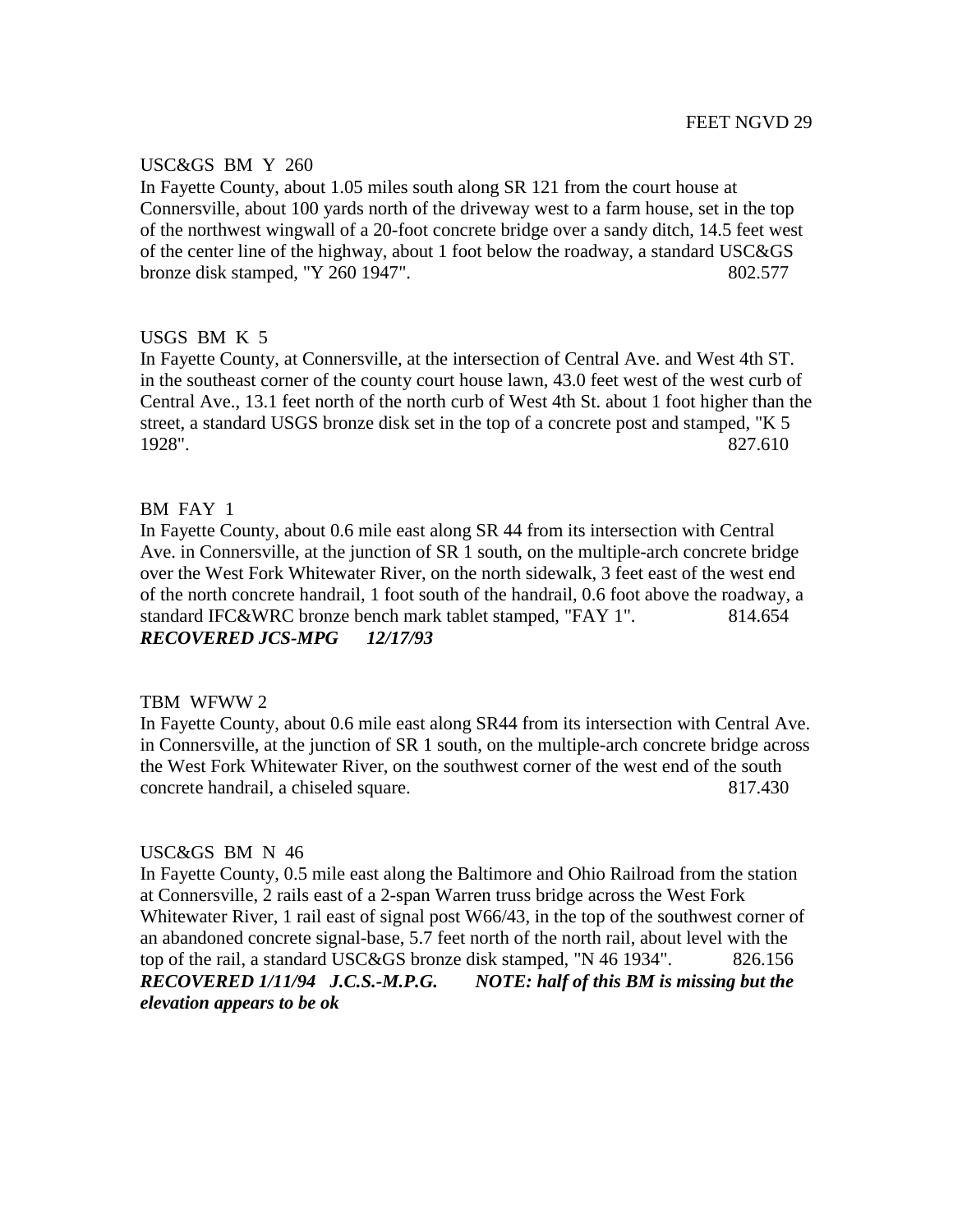## USC&GS BM P 46

In Fayette County, at Connersville, on the Baltimore and Ohio Railroad, in the south wall of the station, 1.3 feet east of the southwest corner, 23.3 feet north of the north rail, 2.4 feet above the brick platform, a standard USC&GS bronze disk set vertically and stamped, "P 46 1934". 835.366

### BM FAY 2

In Fayette County, about 2.0 miles north along SR 1 from the court house at Connersville, thence about 0.5 mile eastward thru the Roberts Park grounds and along the swimming pool, 1/4 mile southeast of the grandstand, about 600 feet west of the West Fork Whitewater River, about 600 feet southeast of the southeast turn of the race track, 50 feet north of the south line of the park grounds, on the floor of an open shelter house, 1 foot wet of the center post of 3 posts along the north edge of the shelter, a standard IFC&WRC bronze bench mark tablet stamped, "FAY 2". 819.221

## IFC&WRC BM FAY 3

In Fayette County, in the SE 1/4 Sec. 31, T. 15N., R. 13E., about 3.7 miles east-northeast from Harrisburg, 2.2 miles east along a county road from the crossroads in Harrisburg to the junction with SR 1 thence 1.5 miles north to an east-west crossroads, thence 1.2 miles north to an east and south to a T-road east, thence 0.2 miles east to a 2-span steel truss bridge over West Fork Whitewater River, set on top at the south from the east abutment of the bridge, 1.0 foot south from the east end of the south truss, 1.0 foot below the bridge floor, an IFC&WRC bench mark tablet stamped, "FAY 3". 851.888

## IFC&WRC TBM NF 1

In Fayette County, in the SW 1/4 Sec. 32, T. 15N., R. 13E., at Waterloo, at the singlespan steel truss bridge over Nolands Fork, set in the south side of a 24-inch Sycamore tree, 71.6 feet west from the west end of the bridge, 20.8 feet north from the center line of the road, 2.3 feet south of a fence line, 2.2 feet below the roadway, 1.1 feet above ground, a railroad spike driven through an aluminum tag stamped, "TBM NF 1965". 840.614 *DESTROYED 1/12/94 JCS-MPG*

#### IFC&WRC TBM NF 2

In Wayne County, in the SE 1/4 sec. 20, T. 15N., R. 13E., about 2.2 miles north-northeast from Waterloo (Fayette County), 0.35 mile west along a paved road from the T-road junction in Waterloo to a T-road north, thence 2.3 miles north to a T-road east and a farm drive west, thence 0.8 mile east to a 3-span pony truss bridge over Nolands Fork, set in the top at the south end of the west bridge seat, 14.3 feet south from the center line of the road, 4.0 feet below the roadway, 0.1 foot west from the east face of the bridge seat, a painted chiseled square. 874.158